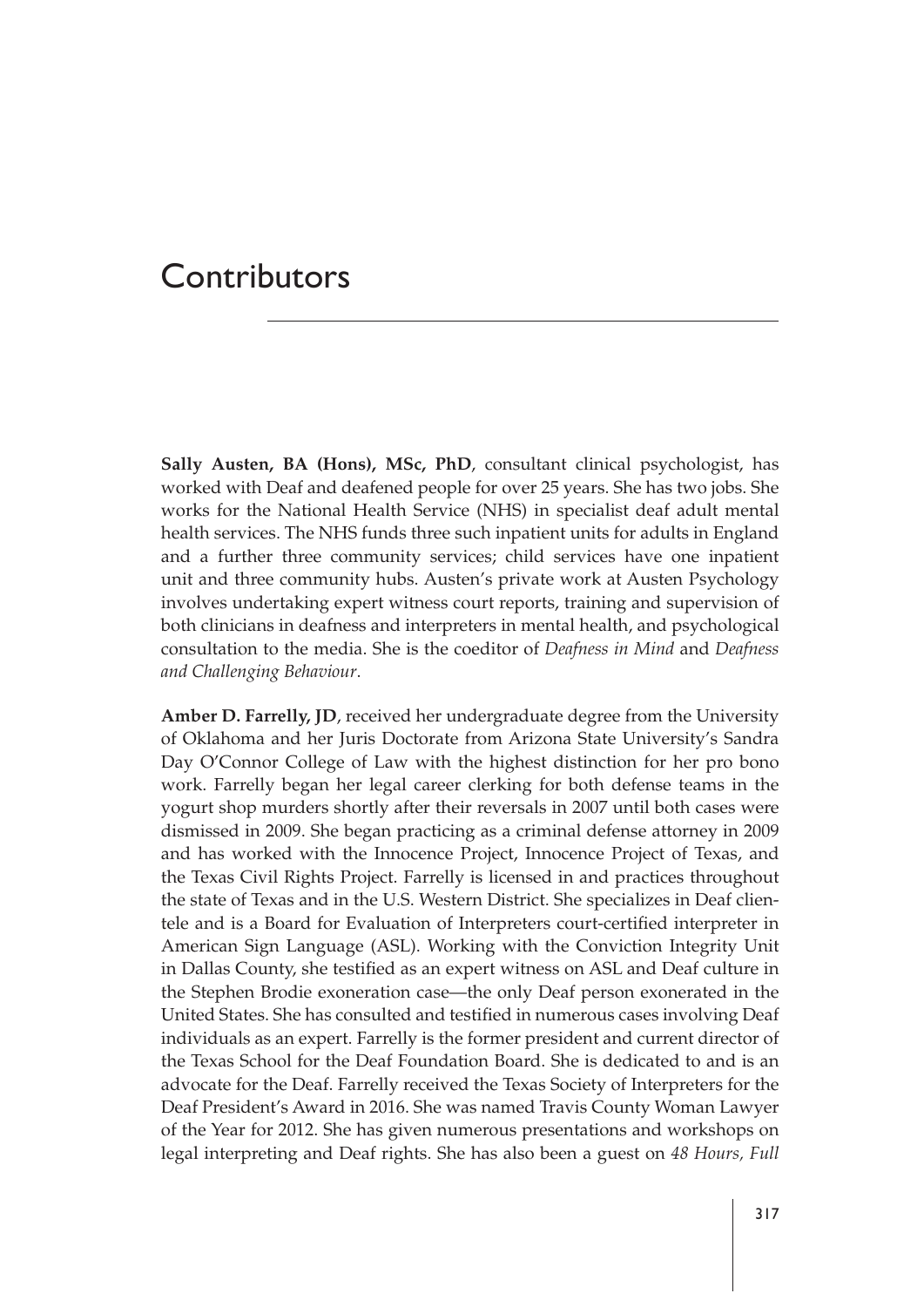*Frontal With Samantha Bee, America's Most Wanted, Intersections Radio,* and *Legal Broadcast Network*.

**Debra Guthmann, EdD, NIC**, is a nationally recognized lecturer, administrator, researcher, educator, and advocate with 40 years of extensive experience in service to the Deaf community. Guthmann was the lead consultant for a federal grant at Wright State University focusing on the validation of mental health, substance abuse, and career-related screening tools in ASL. She is the founding director of the Minnesota Substance Use Disorder Program for Deaf and Hard of Hearing Individuals, which opened in 1989 and was one of the first inpatient treatment programs for deaf and hard of hearing (DHH) individuals in the country. Guthmann worked 17 years as the director of student services at the California School for the Deaf in Fremont, California, where she was responsible for admissions, clinical services, individualized education program implementation, and due process. She teaches online classes focusing on substance abuse and ethical considerations within the Deaf community. Guthmann has made over 200 national and international presentations and written numerous articles and several book chapters focusing on ethical issues, substance abuse, and treatment models to use with DHH individuals. She has also been involved in the development of a number of materials specifically designed for deaf individuals, including an Anti-Tobacco and HIV Prevention Curriculum, a training DVD for clinicians, and e-cigarette prevention materials. Additionally, Guthmann has served on a number of advisory boards and is the past president of the American Deafness and Rehabilitation Association (ADARA) and the National Association on Alcohol, Drugs and Disability.

**Raychelle Harris, PhD**, is currently doing authoring work for TRUE+WAY ASL curriculum with her coauthors, and recently published the second edition of *Exploring Deaf Communities* with her coauthors. In the past decade, she was a full professor in the Department of American Sign Language at Gallaudet University, Washington, DC, spending most of her time directing and teaching in the Master's in Sign Language Education program. She has worked as a Deaf interpreter and translator for over a decade. Her research interests include specialized discourses in ASL, language pedagogy, digital curriculum design and development, and language assessment. She has also spoken, presented, and published about research ethics and the cultural and linguistic aspects of teaching, interpreting, and researching with Deaf communities. She holds professional certification with the American Sign Language Teachers Association (ASLTA), is certified with the Board for Evaluation of Interpreters (BEI), and is a licensed Texas Court interpreter.

**E. Basil Kessler, PhD**, is an assistant professor in Counselor Education at Emporia State University. He has been professionally involved in the Deaf community of Kansas since the early 1980s. He began as the director of services at the first national social service agency for the DHH, Deaf and Hard of Hearing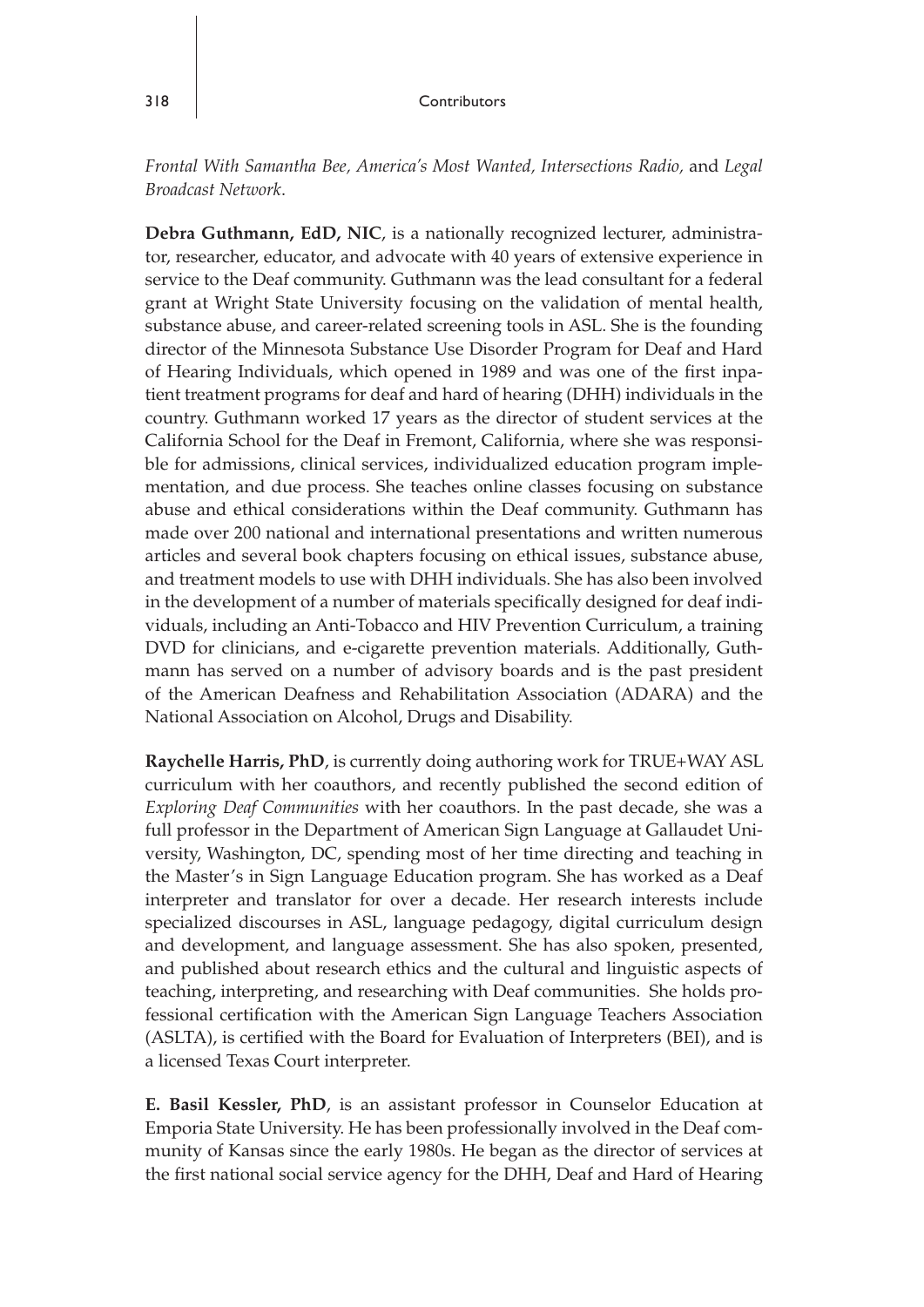Counseling Services in Wichita, Kansas. Through his work at the local and state levels, he was appointed to the board of directors of the Kansas Commission for the Deaf and Hard of Hearing. He served in this capacity as the interpreter representative, the mental health representative, and, finally, as an ex-officio member representing the Kansas State Department of Education (KSDE). Kessler served as an instructor in the Rehabilitation Services Education program at Emporia State University before becoming a program consultant with the KSDE. In that position, he worked with the educational interpreting community along with audiologists and speech pathologists across the state. He was closely involved in the Kansas Deaf-Blind Project and helped develop the Usher Syndrome Screening protocol and guidelines for that state. For 12 years, he ran the Kansas Alternative Finance Program before returning to the classroom, where he is currently an assistant professor and co-coordinator of the clinical counseling program at Emporia State University.

**Marcia E. Kolvitz, PhD**, is a consultant who focuses on issues related to education, vocational rehabilitation, and transition services. She has over 30 years of experience addressing education and access issues for students who are deaf and hard of hearing in K–12 programs and postsecondary educational settings. She is a frequent presenter at state, regional, and national conferences related to deafness and disability issues. Kolvitz completed a doctorate at the University of Tennessee in Human Ecology (emphasis: Human Resource Development). She has a master of arts degree and a bachelor of science degree in Communication Disorders (emphasis: Counseling Individuals Who Are Deaf and Hard of Hearing) from Northern Illinois University.

**Talila A. Lewis, Esq**, (no gender pronouns), is a community lawyer, educator, and organizer who works to ground all social justice movements in disability justice. Lewis's current work primarily focuses on helping people understand the inextricable links between ableism, racism, classism, and all other forms of systemic oppression and structural inequity. Recognized as a White House Champion of Change and one of *Pacific Standard Magazine's* Top 30 Thinkers Under 30, Lewis cofounded and serves as the volunteer director of HEARD, a cross-disability abolitionist community organization that focuses on supporting deaf people affected by mass incarceration. Lewis created the only national database of imprisoned deaf/blind people and works with HEARD to abolish the medical-carceral industrial complex; correct wrongful convictions of deaf/ disabled people; and support multiply marginalized disabled people affected by all forms of incarceration; among other things. Lewis, a founding member of the Harriet Tubman Collective and cocreator of the Disability Solidarity praxis, also serves as a consultant for social justice organizations, and as an attorney and expert on cases involving disabled people. Lewis previously served as the Givelber Public Interest Lecturer at Northeastern University School of Law and as a visiting professor at the Rochester Institute of Technology/National Technical Institute for the Deaf. A recent graduate of American University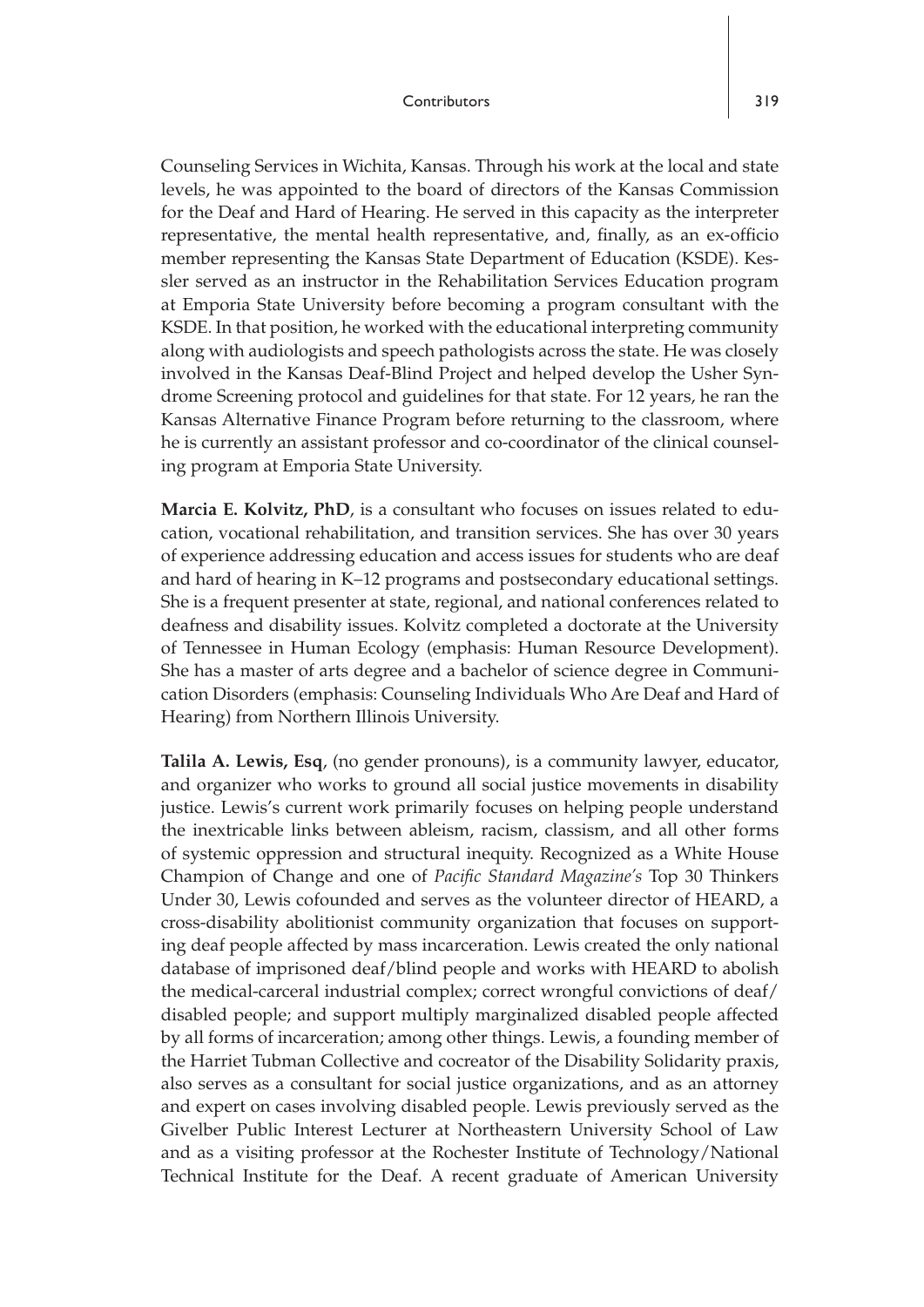Washington College of Law, Lewis has received awards from numerous universities, the American Association for People with Disabilities, the American Bar Association, Congresswoman Eleanor Holmes Norton, *EBONY,* National Black Deaf Advocates, and the Nation Institute, among others. Lewis is a member of the inaugural cohorts for the Roddenberry Fellowship and the Atlantic Fellowship for Racial Equity.

**Gabriel I. Lomas, PhD**, is a professor of counseling in the Department of Education and Educational Psychology at Western Connecticut State University. Lomas has significant experience in psychological testing and counseling with DHH people. In particular, he worked closely with victims and offenders on thousands of child welfare cases in Texas and across the nation. He has performed countless forensic evaluations for judges and lawyers. He is frequently consulted as an expert witness in cases involving DHH victims and defendants. Lomas has published and presented widely in the area of counseling, child welfare, and assessment with DHH children and adults.

**Gabriel A. "Tony" Martin, EdD**, was the chair of the Department of Deaf Studies and Deaf Education at Lamar University for over 20 years and, prior to his passing in October 2016, served as the executive director of the Office of Planning and Assessment and the liaison of the Southern Association of Colleges and Schools–Commission on Colleges for Lamar University. He had a total of 33 years of teaching and teacher training in the field of deaf education. Martin was fluent in ASL and taught undergraduate, graduate, and doctoral-level courses. His primary areas of interest included educational and deaf law, administration and leadership, and higher education issues. He was an active grant writer and manager.

**Donna M. Mertens, PhD**, is a professor emeritus at Gallaudet University, Washington, DC. Mertens taught research methods and evaluation to deaf and hearing students at the master's and doctoral levels for over 30 years. She is now an independent consultant and continues to publish a number of books on conducting research on marginalized populations, using a transformative perspective.

**Sue O'Rourke, ClinPsyD**, was qualified as a clinical psychologist in 1989 and specializes in mental health and deafness. She has worked in NHS mental health services for deaf people and specializes in working with deaf offenders with mental health needs in secures services. Since 2011 she has also worked as an independent practitioner, providing psychological reports to the courts. She has carried out research relating to deaf people in the criminal justice system, on behalf of the Department of Health. She has a number of publications relating to forensic mental health and deafness and has presented at national and international conferences. For over 20 years, she has carried out many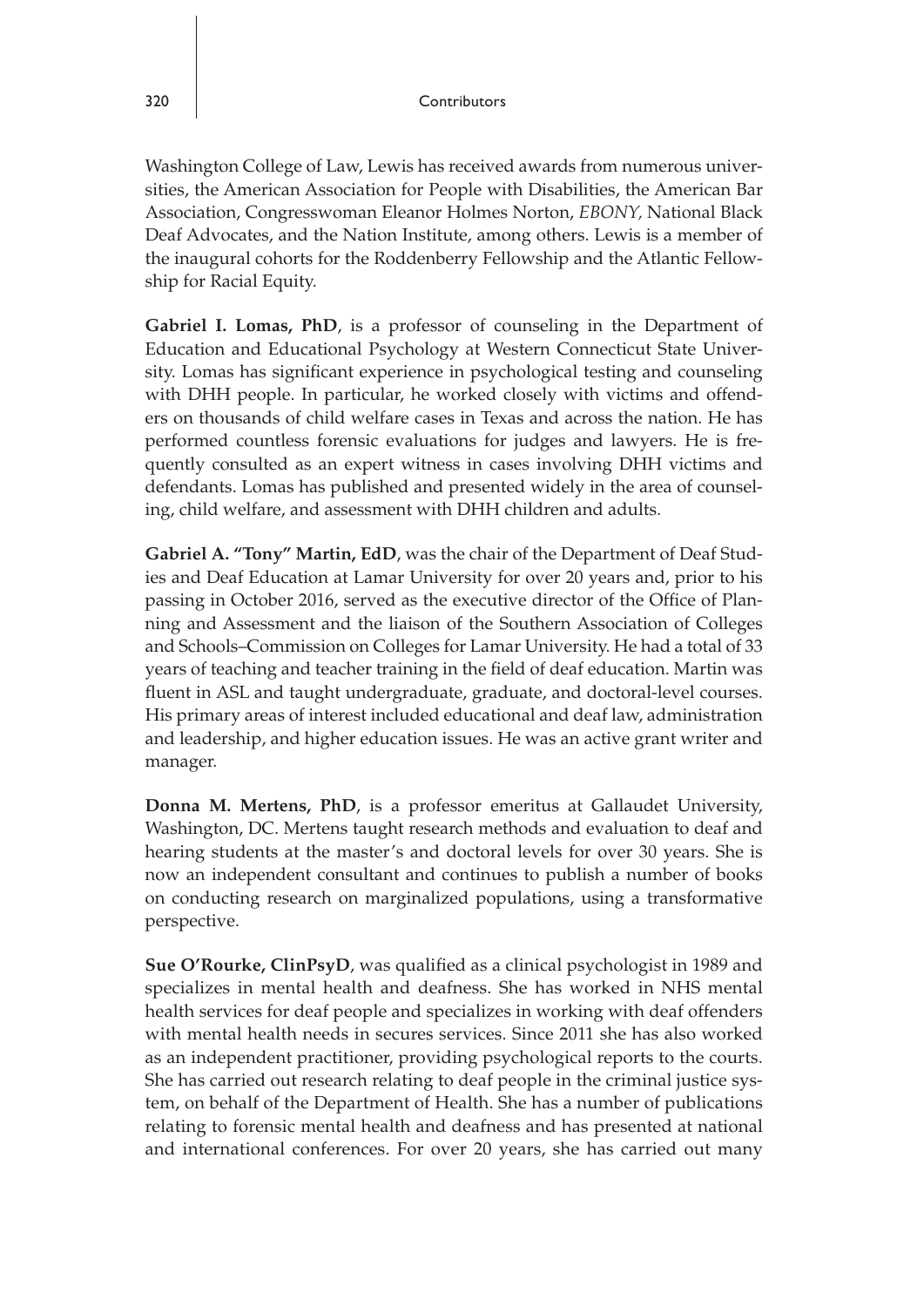medicolegal assessments and works as an expert witness in relation to criminal, personal injury, and family proceedings involving deaf people. She has particular expertise assisting the courts in relation to vulnerable witnesses and defendants. She is lead author of the *Advocates Gateway's Tool Kit on Deafness,* a publication used by legal professionals in the United Kingdom, and is a qualified sign language interpreter.

**Damara Goff Paris, EdD**, is an associate professor and Rehabilitation Services Administration grant director at Emporia State University's Counselor Education program. She was the doctoral program director of Lamar University's Deaf Studies/Deaf Education program for several years and taught in higher education courses part-time for over 15 years. She has worked in professional capacities for private, nonprofit, corporate, and government agencies, including counseling and managing the Connection Program (a nonprofit mental health facility for Deaf individuals), program management of the Telecommunication Access Programs at the Oregon Public Utility Commission, and national marketing director for Sprint Relay. During her tenure at the Connection program, she served as an advocate for individuals who were incarcerated or went through the criminal justice system as defendants and also as an expert witness on some cases. A lifelong advocate for Deaf individuals, particularly Deaf women and Deaf Native Americans, she has provided support to these populations and was awarded the NAD Randall McClelland Memorial Award, OAD Woman of the Year, and Deaf Women of Achievement Award. Recently awarded the ESU Teacher's College Excellence in Scholarly Activities award, she continues to research the intersectionalities of being Deaf, Native American, and female. She currently serves as the president of ADARA.

**Daniel Shaw, JD**, has spent years representing hundreds of children and families throughout the State of California in special education, civil rights, and personal injury cases. He began his career working as a service coordinator for the Regional Center system, serving individuals with developmental disabilities. As a parent of a child with profound hearing loss, Shaw has sat on all sides of the table. He knows firsthand what it is like to have a child with special needs and be faced with numerous obstacles to their success. His daughter helped shaped his passion for the law and the families he serves. Shaw is an expert litigator with extensive experience litigating at the administrative level, district and state court, and the Ninth Circuit Court of Appeals. He has obtained numerous successes before the Office of Administrative Hearings, the U.S. District Court, and the Ninth Circuit Court of Appeals.

**Theresa Smith, PhD**, has long been both a practicing interpreter and an educator of interpreters. She holds a BA in English literature and education, an MA in counseling, both from Seattle University, and a PhD in sociocultural anthropology from the University of Washington; her dissertation was titled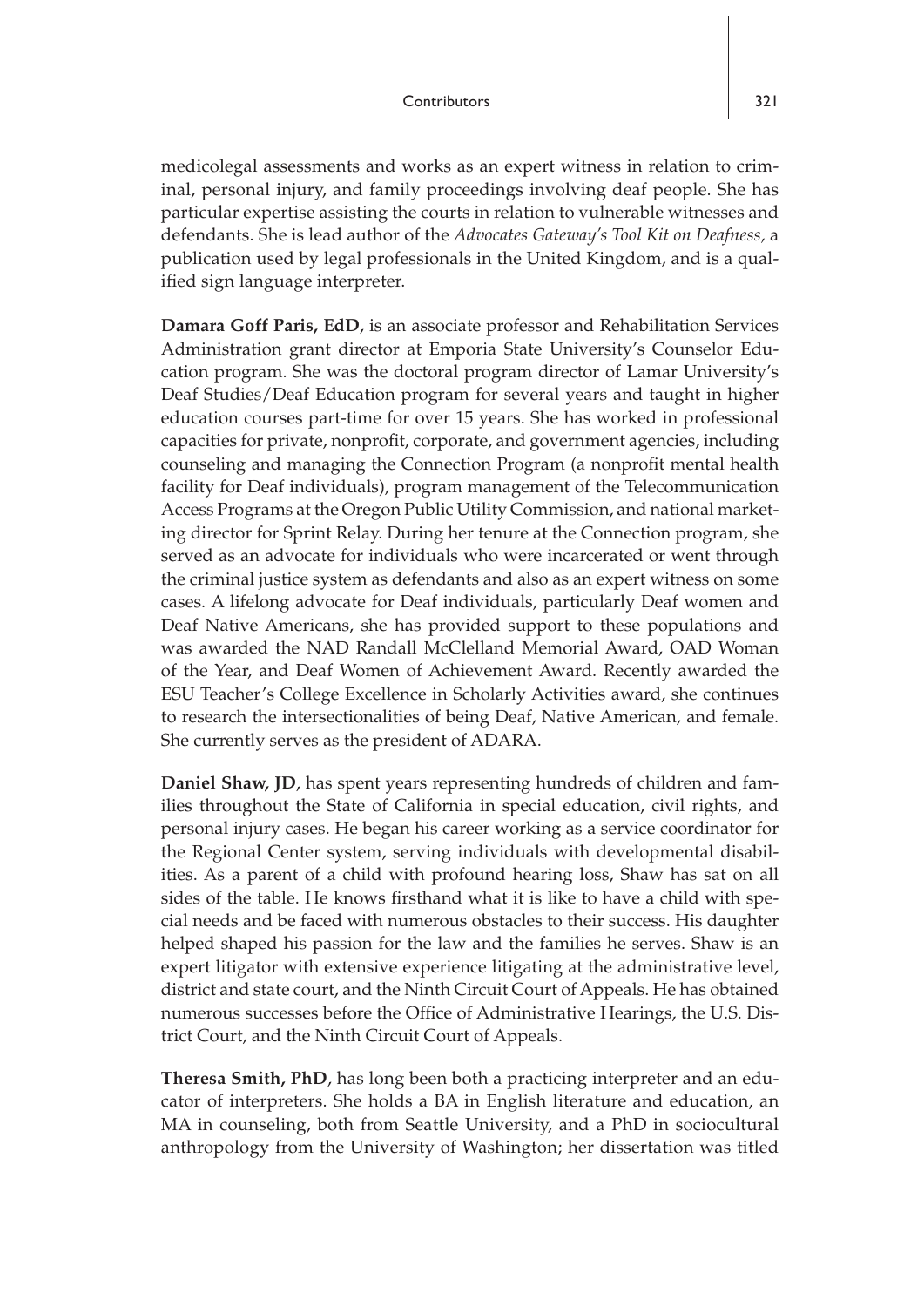"Deaf People in Context." Additionally, she is certified by the Registry of Interpreters for the Deaf (RID) in legal interpreting with the Specialist Certificate: Legal (SC:L) as well as the now defunct MCSC. Being frustrated by the limits of a traditional interpreter training program, which she coordinated for 14 years, Smith and colleagues cofounded the American Sign Language Interpreting School of Seattle, which she then directed from 1989 to 2007. During this time, she was active as a key figure in the emergence of the now wellknown DeafBlind community in Seattle, after which she wrote a seminal text *Guidelines for Working and Socializing With DeafBlind Adults*. In addition to writing curricula and articles, she has served on numerous professional boards and committees. Although these interests and activities may seem unrelated, the themes that emerge connecting literature, education, counseling, anthropology, and interpreting are those of human communication, social justice, and community activism.

**Barry C. Taylor, JD**, is the vice president for civil rights and systemic litigation at Equip for Equality (EFE), where he has worked since 1996. At EFE, he has overseen many individual and systemic disability discrimination cases, and he is currently cocounsel in six Americans With Disabilities Act (ADA) class actions, including in *Holmes v. Baldwin*, a class action on behalf of incarcerated people who are deaf and hard of hearing. Taylor has given numerous presentations on the ADA across the country to people with disabilities, family members, attorneys, employers, businesses, service providers, and advocacy organizations. Prior to coming to EFE, Taylor was the AIDS project attorney in the Midwest regional office of Lambda Legal working to advance the civil rights of people living with HIV/AIDS. From 1988 to 1993, Taylor was a litigation associate at the Chicago law firm of Peterson and Ross. He is a 1988 graduate of the University of Illinois College of Law, where he also received his undergraduate degree in 1985.

**Elizabeth Wakeland, ForenClinPsyD**, is a registered and chartered forensic and clinical psychologist working in the United Kingdom. She has approximately 9 years' experience within forensic, clinical, and community settings, including prison, probation, offender personality disorder pathway services and secure settings, working with both offenders and victims across the life span. Her interest in deafness began in college, where she studied British Sign Language Level 1, and she is currently completing her Level 6 studies in British Sign Language. She has an interest in the field of deaf mental health and offending, and has published a number of papers within this area. Her doctoral thesis focused on the experiences of Deaf people, as both victims and offenders, which won a "prequalification award" from the British Psychological Society Division of Forensic Clinical Psychology for its outstanding contributions to research in this area. She has previously worked in specialist deaf adult mental health services across the charitable and NHS sectors.